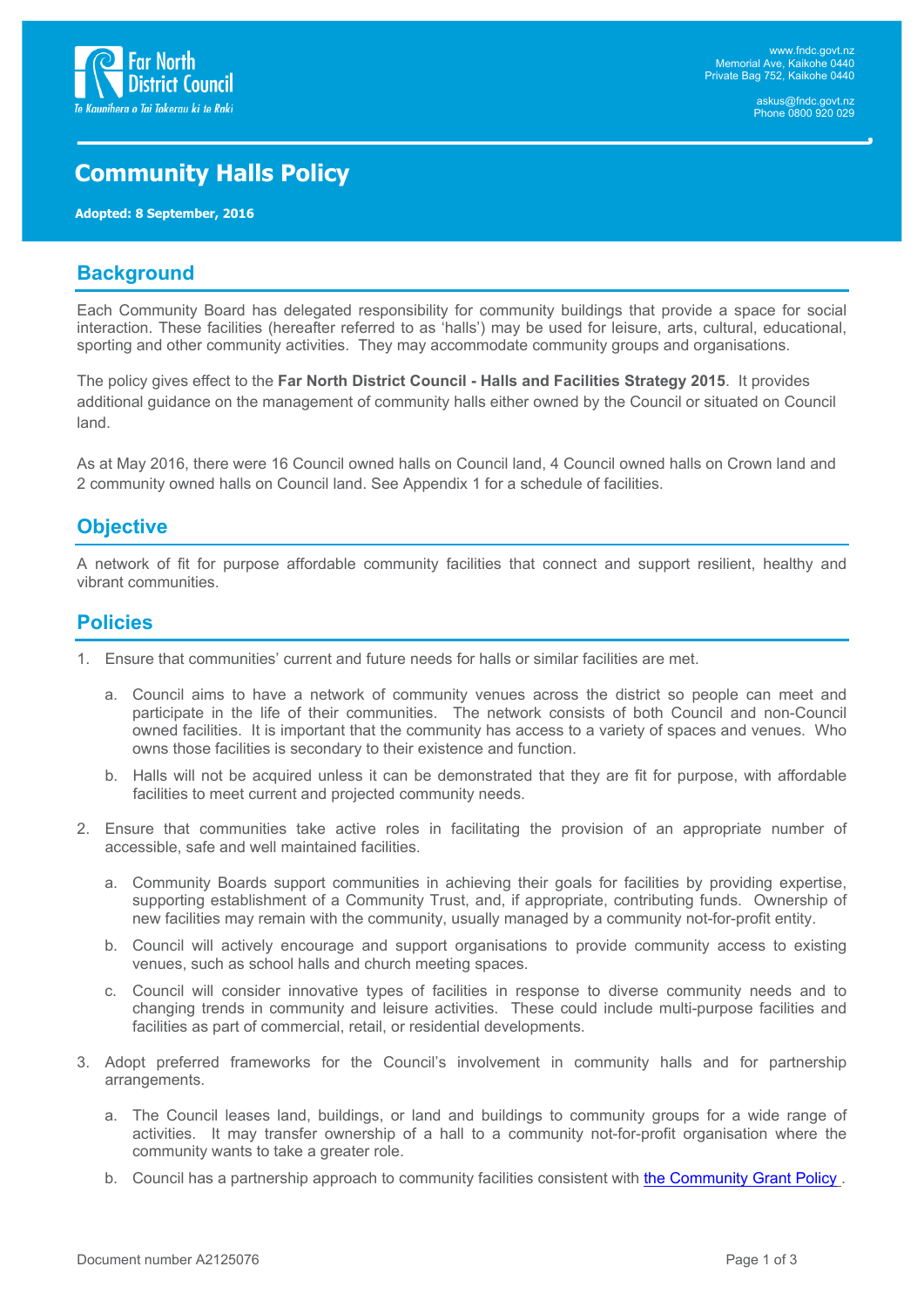- c. If Council is building a new facility or developing an existing facility, it will actively seek opportunities to do so in partnership with other organisations, such as schools or churches.
- d. Where no community organisation or committee can be formed within the community, the facility may be managed by the Community Board (or by the Council in exceptional instances, such as the Kaikohe Memorial Hall).
- e. Community Boards, through consultation with their community, may retain ownership and have a Hall Committee under delegated authority to oversee the hall's operation.
- 4. Encourage and enhance the capability of communities to improve their facilities.
	- a. The Council will consider community-empowered management and community-led divestment.
	- b. Communities will be encouraged to upgrade halls by their own resources, including through seeking external funding and voluntary work.

### **Procedures for Hall Committees**

- 1. When Community Boards have a Hall Committee under delegated authority to oversee the hall's operation, the following procedures will apply:
	- a. The Committee will have a minimum of 5 elected members. In addition, a Community Board Member will be seconded to the committee to provide a liaison and advisory role, but shall not hold an office on the Committee.
	- b. The Committee will hold an Annual General Meeting every 12 months; this meeting must be publicly notified. Elections will take place at the Annual General Meeting. As Council's financial year starts in July, this is the suggested month for elections.
	- c. The Committee will produce annual audited accounts and statistical information on the usage of the hall, income received and any investments made in the hall.
	- d. The Committee is responsible for all bookings, fee collections and resolving any operational issues.
	- e. The Committee is responsible for all operational expenditure, including water, pan charges, power, phone, and cleaning.
	- f. Public halls owned by Council are non-rateable, except for water and sewerage charges.
	- g. The Committee is responsible for internal maintenance, refurbishments, and purchase of replacement equipment, but not for building renewals.
	- h. The Committee is responsible for insurance of the hall committee's chattels, such as chairs, tables, and crockery. Council will insure the facility, which will include fixtures such as stoves and zip water heaters.
	- i. Where fee income does not meet expenses, an approach can be made through the Community Board for a one-off grant or for the Community Board to fund a specific shortfall each financial year. The Committee's Community Board Member will advise if fees may need to be increased or if a hall may no longer meet the community's needs.